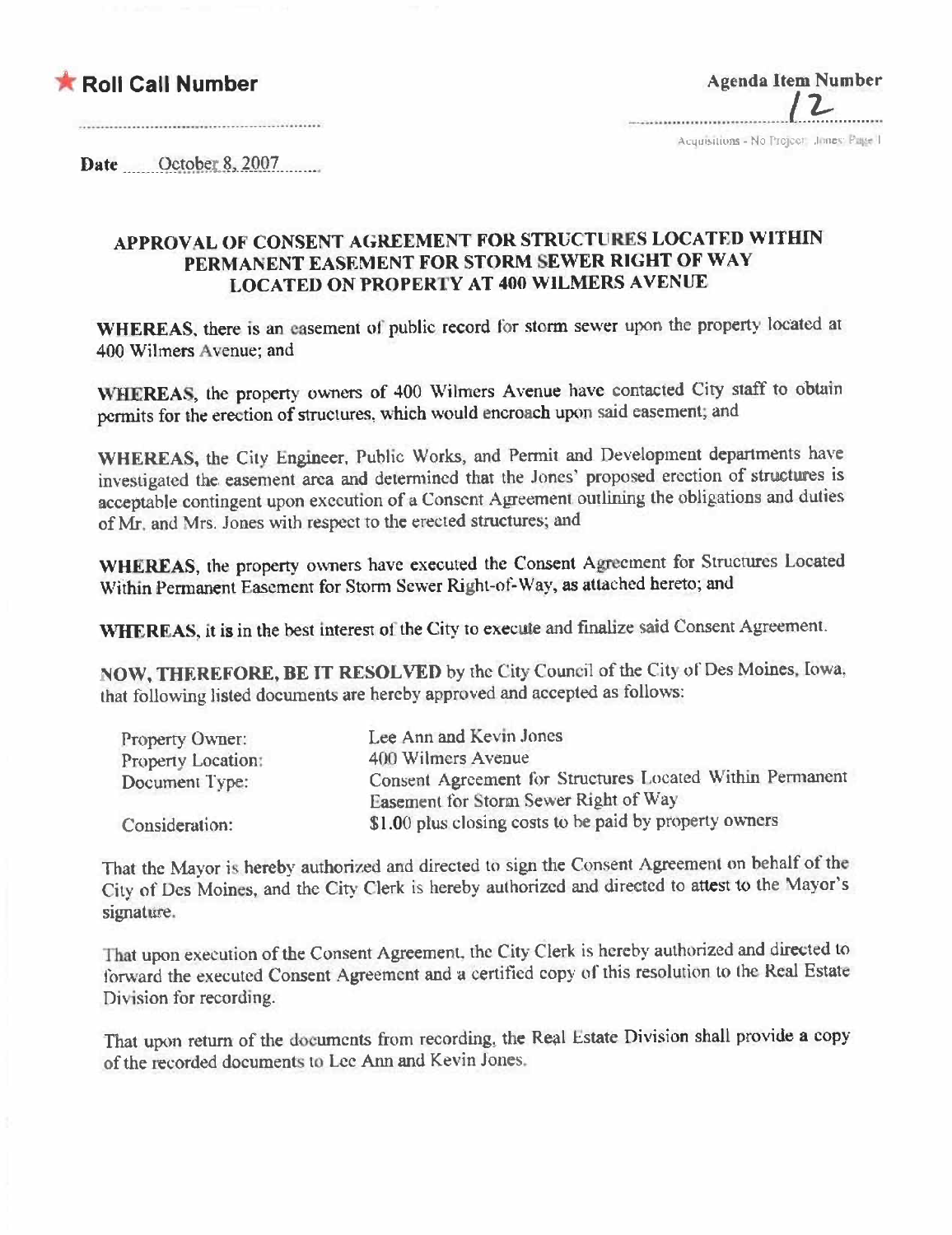## **K** Roll Call Number

Date October 8. 2007

Agenda Item Number .....................

Acquisitions - No Project: Jones: Page 2

to adopt. Moved by

**APPROVED AS TO FORM:** 

. Nank Glenna K. Frank

**Assistant City Attorney** 

Acquisition - Non-Project Activity ID: 03-2007-000 2007-08 CIP, Storm Water Improvements, City-wide Storm Water Utility Projects, STE057. EN304, PWK990000, Page Storm Water Improvements  $-5$ .

| <b>COWNIE</b><br>I, Diane Rauh, City Clerk of said City hereby<br><b>COLEMAN</b><br><b>KIERNAN</b><br>among other proceedings the above was adopted.<br><b>HENSLEY</b><br><b>MAHAFFFY</b><br><b>MEYER</b><br>above written.<br><b>VLASSIS</b><br><b>TOTAL</b><br><b>APPROVED</b><br><b>MOTION CARRIED</b> | COUNCIL ACTION | <b>YEAS</b> | <b>NAYS</b> | PASS <sub></sub> | <b>ABSENT</b> | <b>CERTIFICATE</b> |
|-----------------------------------------------------------------------------------------------------------------------------------------------------------------------------------------------------------------------------------------------------------------------------------------------------------|----------------|-------------|-------------|------------------|---------------|--------------------|
| certify that at a meeting of the City Council of<br>said City of Des Moines, held on the above date,<br>IN WITNESS WHEREOF, I have hereunto set my<br>hand and affixed my seal the day and year first                                                                                                     |                |             |             |                  |               |                    |
|                                                                                                                                                                                                                                                                                                           |                |             |             |                  |               |                    |
|                                                                                                                                                                                                                                                                                                           |                |             |             |                  |               |                    |
|                                                                                                                                                                                                                                                                                                           |                |             |             |                  |               |                    |
|                                                                                                                                                                                                                                                                                                           |                |             |             |                  |               |                    |
|                                                                                                                                                                                                                                                                                                           |                |             |             |                  |               |                    |
|                                                                                                                                                                                                                                                                                                           |                |             |             |                  |               |                    |
|                                                                                                                                                                                                                                                                                                           |                |             |             |                  |               |                    |
|                                                                                                                                                                                                                                                                                                           |                |             |             |                  |               |                    |
|                                                                                                                                                                                                                                                                                                           |                |             |             |                  |               | <b>City Clerk</b>  |